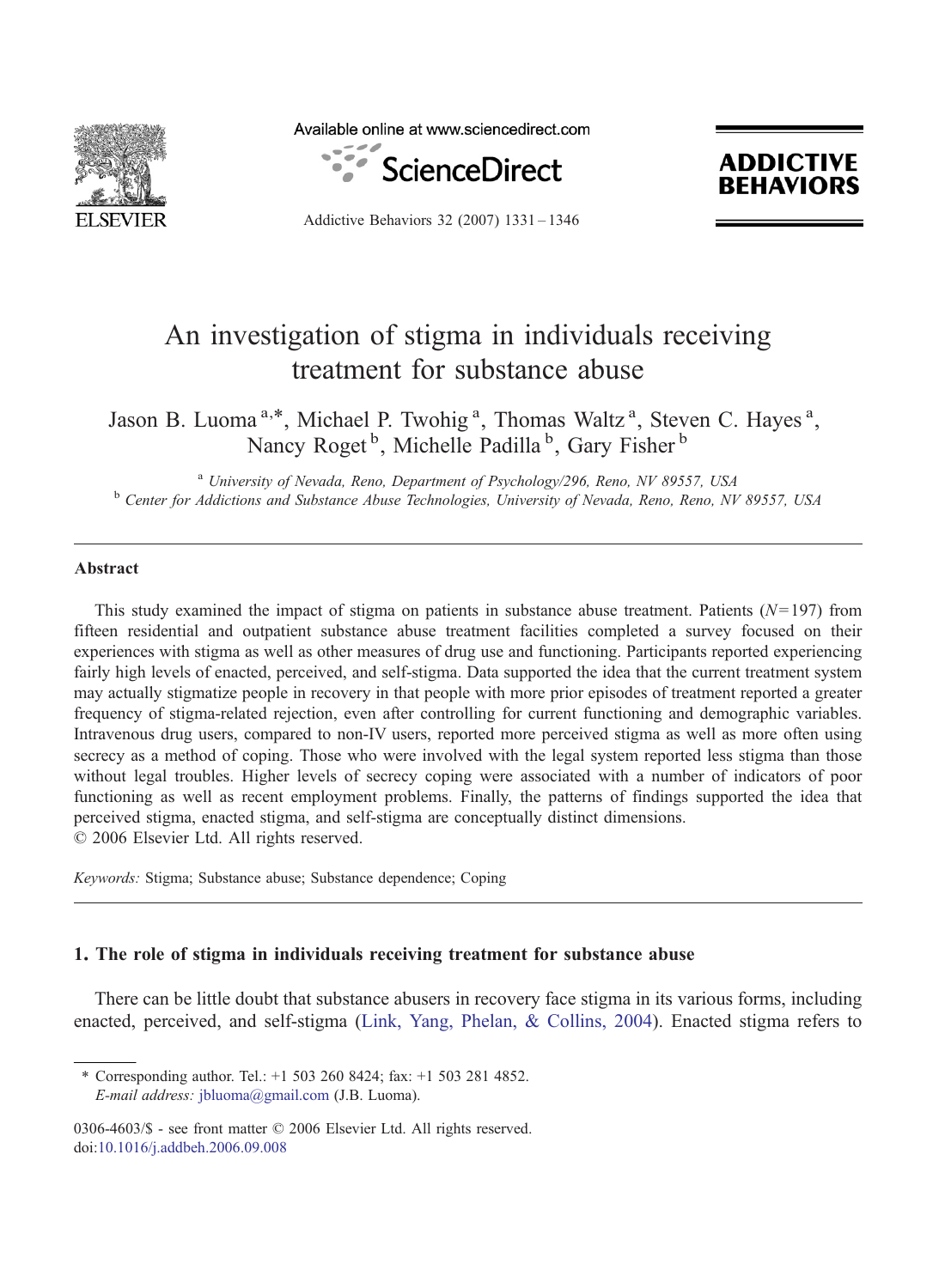directly experienced social discrimination such as difficulty in obtaining employment, reduced access to housing, poor support for treatment, or interpersonal rejection. Perceived stigma refers to beliefs that members of a stigmatized group have about the prevalence of stigmatizing attitudes and actions in society (cf., [Link, Cullen, Streuning, Shrout, & Dohrenwend, 1989\)](#page-14-0). Self-stigma refers to negative thoughts and feelings (e.g., shame, negative self-evaluative thoughts, fear) that emerge from identification with a stigmatized group and their resulting behavioral impact (e.g., avoidance of treatment, failure to seek employment, avoidance of intimate contact with others).

In general mental health areas, enacted stigma is associated with multiple negative outcomes such as unemployment (e.g., [Link, 1987; Penn & Martin, 1998](#page-14-0)), housing problems ([Page, 1983, 1993; Penn &](#page-14-0) [Martin, 1998](#page-14-0)), and difficulty in social adjustment (e.g., [Perlick et al., 2001](#page-15-0)). Self-stigma in the seriously mentally ill, many of whom also have substance use disorders, is associated with delays in treatment seeking ([Kushner & Sher, 1991; Scambler, 1998; Starr, Campbell, & Herrick, 2002\)](#page-14-0), diminished selfesteem/self-efficacy [\(Corrigan & Watson, 2002; Link, Struening, Neese-Todd, Asmussen, & Phelan,](#page-14-0) [2001; Wright, Gronfrein, & Owens, 2000\)](#page-14-0), and lower quality of life [\(Rosenfield, 1997](#page-15-0)). Samples of substance abusing individuals self-report fear of stigma as a reason for not seeking treatment ([Cunningham, Sobell, Sobell, Agrawal, & Toneatto, 1993; Hingson, Mangione, Meyers, & Scotch, 1982;](#page-14-0) [Klingeman, 1991; Sobell, Sobell, & Toneatto, 1992; Tuchfeld, 1981; Tucker, Vuchinich, & Gladsjo,](#page-14-0) [1994](#page-14-0)). Because the work on stigma towards mental illness is more advanced ([Corrigan, 2004; Link,](#page-14-0) [Struening, Rahav, Phelan, & Nuttbrock, 1997; Wahl, 1999\)](#page-14-0), we drew on this work as a source of measures to adapt for use with substance abuse stigma, and as a conceptual guide in researching this area.

The present study is an initial attempt to examine the role of stigma toward substance abuse in people in recovery from substance use problems. While a number of studies have documented the existence of various forms of stigma relating to substance use [\(Fulton, 1999\)](#page-14-0), few studies have examined the relation between stigma and treatment for substance use ([Semple, Grant, & Patterson, 2005\)](#page-15-0), or the relationship between substance use stigma and other outcomes of interest such as patient functioning or substance use. Now that stigma is fairly well documented as a phenomenon, it is important that research begin to examine the relationship between stigma and functional outcomes in substance abuse.

Five questions were examined. The first assessed the degree to which persons in recovery experienced stigma in its various forms. Second, we examined evidence for stigma as a multidimensional concept in the substance abuse area ([Corrigan, 2004; Link et al., 2004\)](#page-14-0). We assessed whether our conceptually distinct measures of stigma (self-stigma, perceived stigma, and experienced stigma) are in fact empirically distinct and associated in predictable ways with each other and with outcomes of interest. The third question was suggested by [Link et al.'s \(1989\)](#page-14-0) modified labeling theory of stigmatization, which holds that the stigma process does not primarily begin to impact an individual until the person has entered the treatment system and has received a diagnostic label. Thus, we examined whether experienced stigma would be higher for those with more prior episodes of treatment.

The fourth question examined the impact of secrecy as a method of coping with stigma. Stigma researchers have made a distinction between concealable stigmas, such as substance abuse, and public stigmas, such as race or certain diseases ([Goffman, 1963; Smart & Wegner, 1999](#page-14-0)). Little evidence exists whether it is generally helpful or hurtful to conceal substance abuse as a method of regulating stigma. The issue was examined empirically in the present study. The fifth area we examined was whether intravenous (IV) drug use or involvement with the legal system predicted higher levels of stigma. Researchers have documented that stigma toward substance abuse is usually seen in a benign or even positive light among those working in the criminal justice system ([Fulton, 2001; Room, 2004\)](#page-14-0), raising the possibility that drug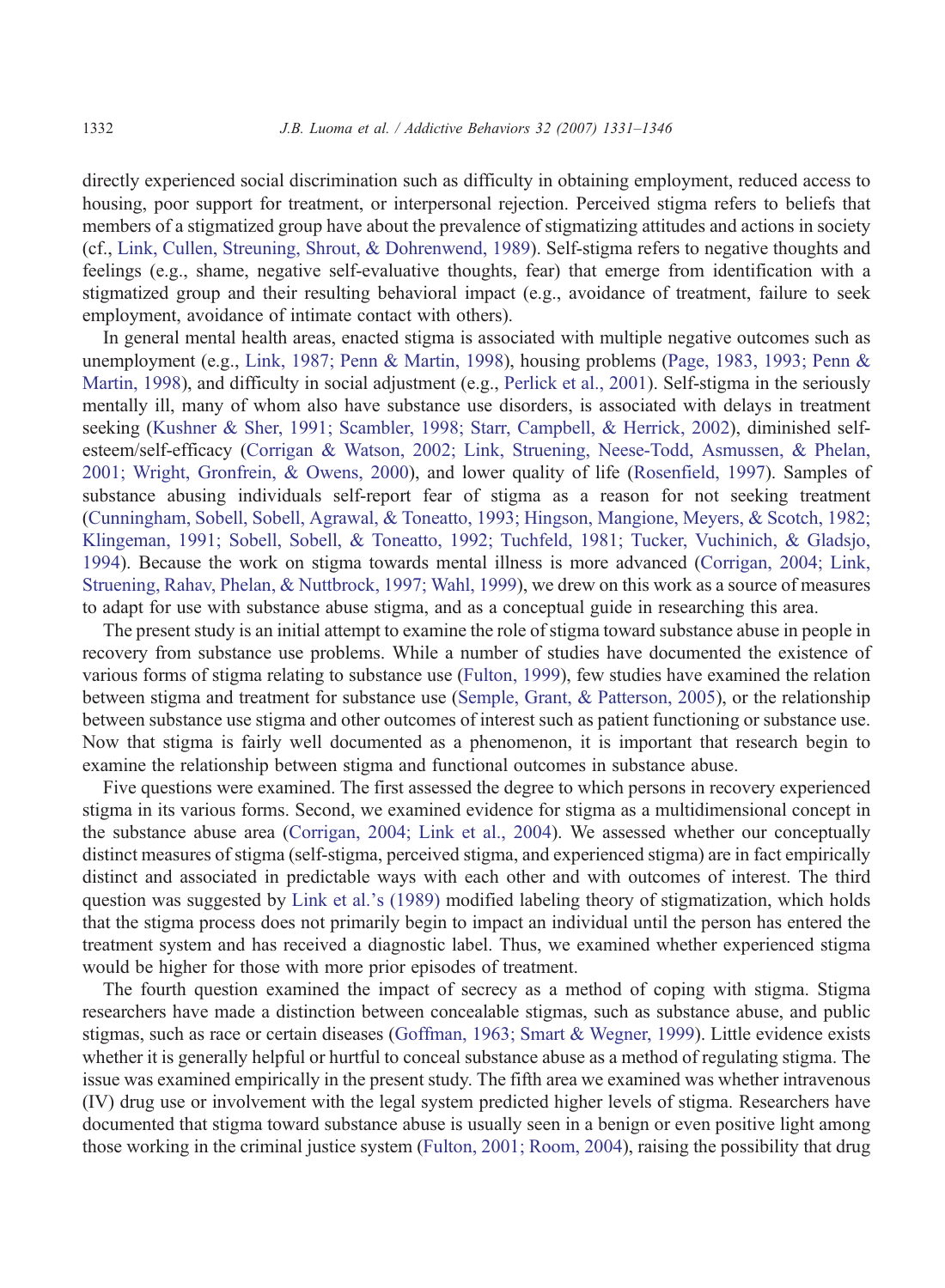use may be even more actively stigmatized in people having contact with the criminal justice system. Research has also suggested that IV drug users form a distinct subculture that is more heavily stigmatized by both providers of services and other substance users [\(Fulton, 1999](#page-14-0)).

# 2. Methods

#### 2.1. Participants

This study included 197 patients (108 men, 89 women), averaging 35 years old (SD = 10.3, range  $14-$ 73), at 15 different substance abuse treatment sites, representing 11 different public treatment agencies in Nevada. All 15 sites provided both alcohol and drug treatment services, seven providing outpatient services, five providing residential services, and three providing both residential and outpatient services. Although we were unable to obtain exact census figures, estimates from treatment center staff suggested that our sample represented a fairly small proportion of those participating in treatment at the time of assessment, probably 20% or less. The sample was fairly evenly distributed across sites (ranging from 4 to 23 participants, mean =  $13.1$ , SD =  $5.7$ ).

Participants self-identified as 8% American Indian, 3% Asian/Pacific Islander, 10% African American, 68% Caucasian, 7% other, with 6% not responding. When asked about Latino/Hispanic origin, 11% identified as Mexican, 6% as "other Hispanic", 34% as "not Hispanic", with 50% not responding. When asked about marital status, participants reported: 41% never married, 18% married, 11% separated, 24% divorced, 2% widowed, with 5% not responding. Participants reported participating in an average of 1.9 previous episodes of treatment ( $n=195$ ; SD=2.4), On average, participants ( $n=178$ ) reported a longest prior period of abstinence of 14.3 months (SD=29.1). Participants reported using a wide range of drugs, with 79%  $(n=139)$  reporting use of alcohol for a mean of 17 years (SD = 10.3), 73%  $(n=130)$  marijuana for a mean of 13 years (SD=8.8),  $68\%$  ( $n=121$ ) methamphetamines for a mean of 9.7 years (SD=7.5), 55%  $(n=97)$  cocaine for a mean of 6.7 years (SD=7.5), 42%  $(n=74)$  hallucinogens for a mean of 6.0 years  $(SD=6.9)$ , 29% ( $n=52$ ) amphetamines for a mean of 9.1 years  $(SD=8.2)$ , 14% ( $n=25$ ) heroin for a mean of 6.6 years (SD=8.2), 15 ( $n=26$ ) barbiturates for a mean of 7.1 years (SD=8.9), 14% ( $n=24$ ) inhalants for a mean of 4.3 years (SD=7.4),  $14\%$  ( $n=25$ ) benzodiazepines for a mean of 5.5 years (SD=7.4), 7%  $(n=12)$  methadone for a mean of 5.6 years (SD=10.1), and 22%  $(n=39)$  other opioids for a mean of 6.6 years (SD=8.0), and 66% ( $n=118$ ) other (mostly cigarettes) for a mean of 17 years (SD=10.5).

## 2.2. Procedure

Participants were recruited, over one summer, through postings at the fifteen substance abuse treatment facilities described above and through flyers handed out by treatment staff to patients at those facilities. Experimenters arrived on a predetermined day and assessed all interested participants in a group room at their treatment agencies. The experimenters gave a brief description of the study and emphasized that participation was completely voluntary. Experimenters reviewed the consent forms, allowed for questions, collected the signed consent forms, and gave a copy to each participant. Participants then completed questionnaire packets, typically taking about one hour. Participants anonymously placed completed questionnaires in a box and were reimbursed with \$10 gift cards to a national department store chain. Questionnaires in the packet were in the order presented in the Measures section.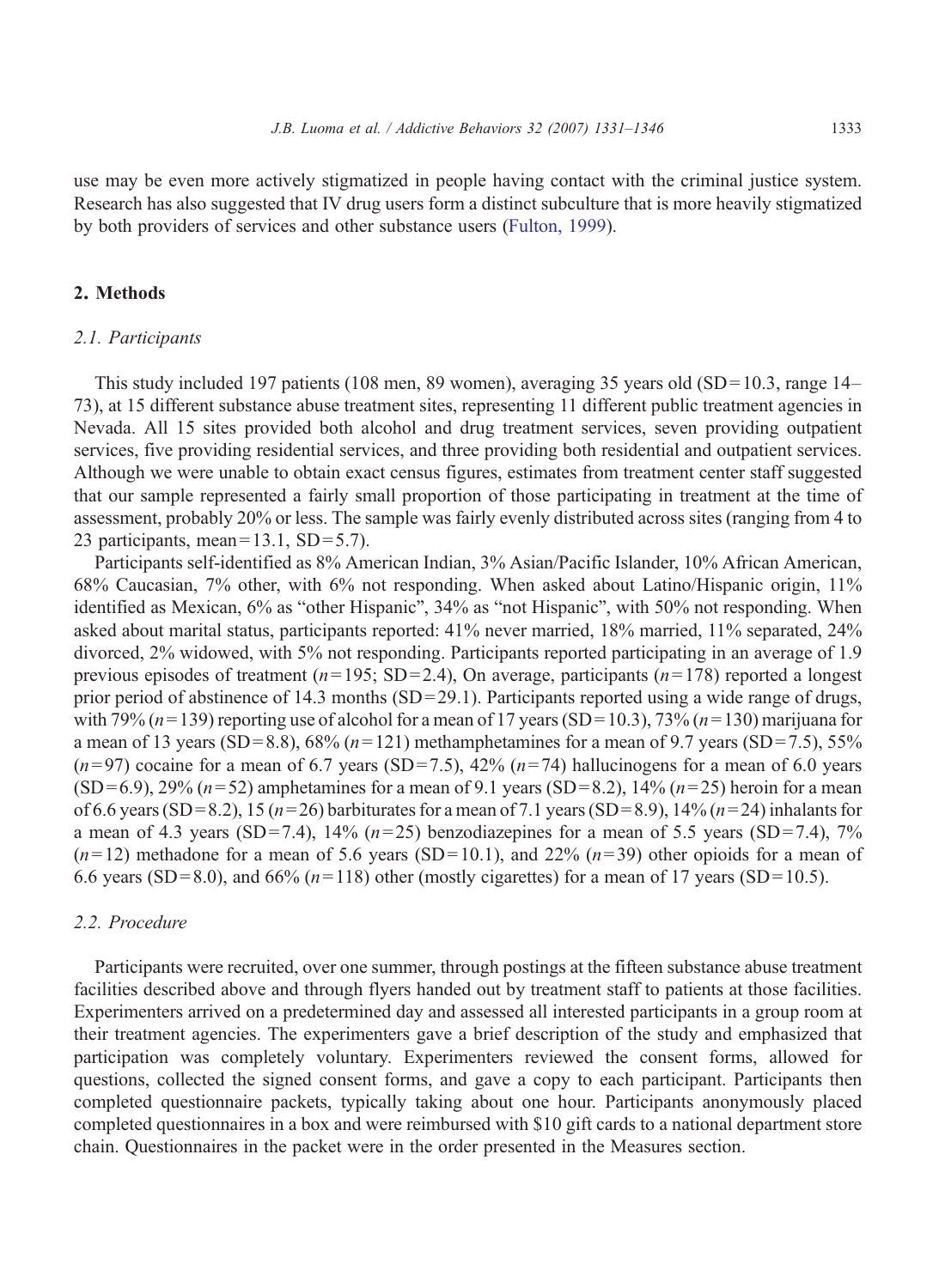# 2.3. Measures

# 2.3.1. Demographics

The first few pages of the questionnaire contained 34 face valid questions regarding personal characteristics, substance use, social functioning, education, and employment. Five yes–no questions asked if participants had experienced specific forms of enacted stigma. These were treated as individual items, not as a separate scale.

# 2.3.2. Quality of life

The Quality of Life Scale (QOLS; [Flanagan, 1978](#page-14-0)) measures several aspects of functional status, including tasks of daily living, work, social activity, and family contact. Participants respond to this 16 item scale on a seven-point Likert scale ranging from *terrible* (1) to *delighted* (7). Higher scores reflect higher quality of life. The coefficient alpha obtained in the present study was .93.

# 2.3.3. Overall mental health

The General Health Questionnaire-12 (GHQ-12; [Vieweg & Hedlund, 1983\)](#page-15-0) available in several forms, is a widely used self-report questionnaire designed to measure general mental health and stress. The 12 item version, used in this study, asks participants to respond based on a four-point Likert scale. Higher scores indicate poorer mental health. The GHQ-12 has been shown to have high internal consistency. The current study obtained a Cronbach's alpha of .91.

#### 2.3.4. Perceived stigma

The Substance Abuse Perceived Stigma Scale (SAPSS) is a 12 item questionnaire that assesses the construct of perceived stigma. The SAPSS was adapted for use with participants with reported substance abuse problems from a measure of perceived stigma in mental health patients [\(Link, 1987](#page-14-0)). The term "mental health patient" was changed to fit individuals with reported substance abuse problems, and items were scored on seven point Likert-type scale where 1 = never and 7 = always with agreement indicating non-stigmatizing behavior or attitudes. The scale was scored by reverse scoring each item, summing the items, and dividing by 12, thus higher scores indicate more perceived stigma. Example items include, "Most people would hire someone who has been treated for substance use to take care of their children" or "Most people do not think less of a person who has been treated for substance use." The original mental health measure by [Link \(1987\)](#page-14-0) showed adequate reliability (alphas=.73–.82), as did substance abuse version in the current study (obtained coefficient alpha=.89).

# 2.3.5. Secrecy coping

A four item scale was created based on the scales from [Link et al. \(1997\)](#page-14-0) that attempted to measure secrecy as a method of coping with stigma. Item content was modified to focus on substance abuse. An example item is "Do you think it is a good idea to keep your history of substance use a secret?" Items were rated as yes or no. Higher scores indicate higher secrecy and total scores ranged from 0 to 4. The present study obtained a Cronbach alpha of .57.

# 2.3.6. Stigma-related interpersonal rejection

The Stigma-Related Rejection Scale (SRS) is a survey of mental health consumer's ongoing experiences of enacted interpersonal stigma that was originally developed by [Wahl \(1999\)](#page-15-0). The term "mental health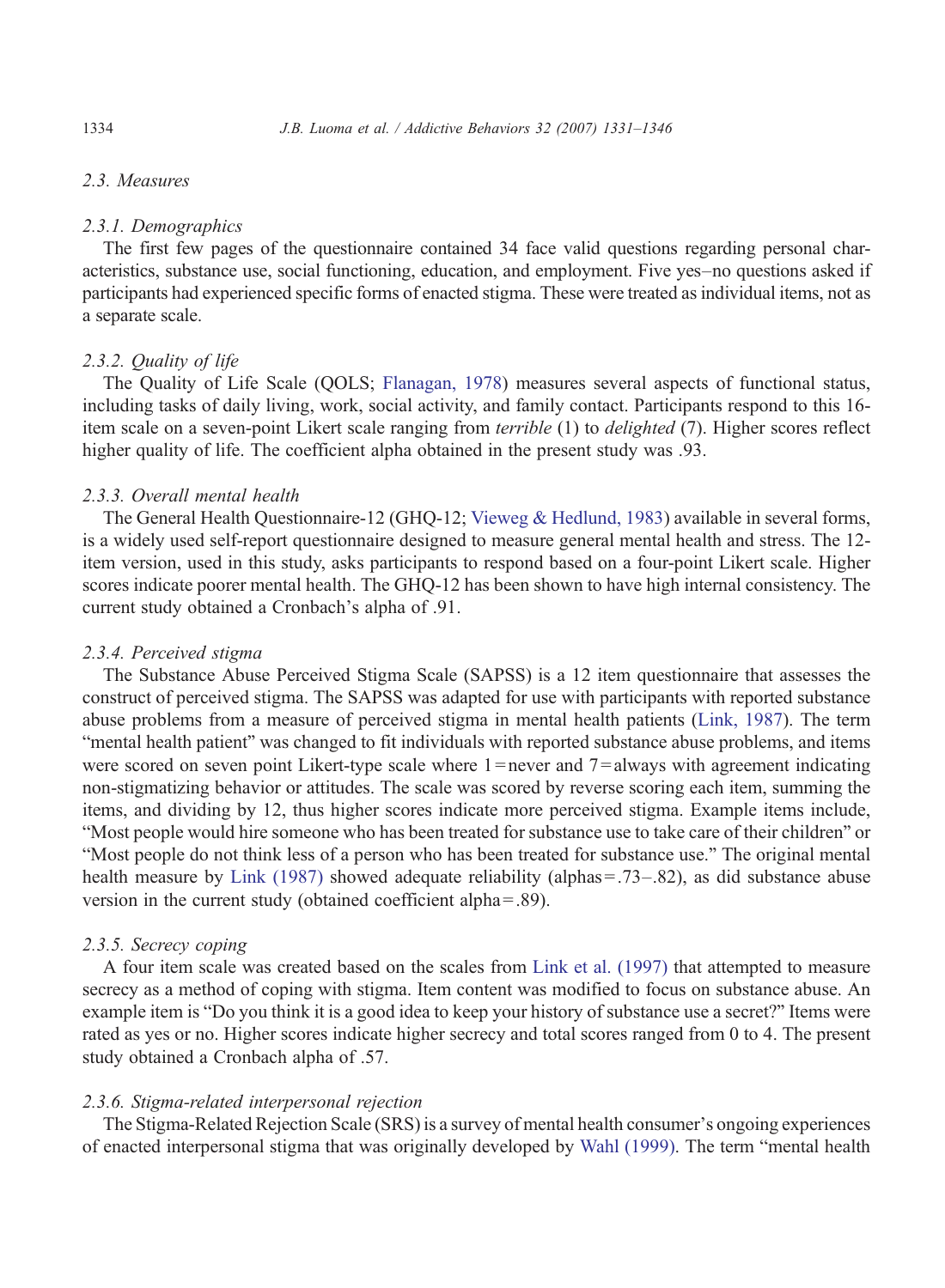consumer" was changed to fit individuals with reported substance abuse problems, and items were scored on seven point Likert-type scale where  $1 =$  never and  $7 =$  always with agreement indicating higher rejection. The scale includes nine statements asking about experiences such as being treated as less competent, hearing others say unfavorable things about people with substance abuse problems, and worrying that others will view one unfavorably. Reliability and validity data are not reported by [Wahl \(1999\);](#page-15-0) the data were presented descriptively. A coefficient alpha of .79 was obtained in the current study.

#### 2.3.7. Internalized Shame Scale (ISS)

The ISS is a highly reliable (alpha of .95) 30-item test that asks subjects to report how often they find themselves experiencing a variety of shame-related thoughts and feelings [\(Cook, 1987\)](#page-14-0). It has 24 negatively worded "shame" items and 6 positively worded "self-esteem" items. For the original instrument, subjects rated each item on a five-point scale ranging from 0 (never) to 4 (almost always). Due to a clerical error, the present study used a seven-point scale ranging from 1 (never) to 7 (always). Estimates of internal consistency were excellent (coefficient alpha = .96).

#### 2.3.8. Experiential avoidance and psychological flexibility

The Acceptance and Action Questionnaire (AAQ; [Hayes, Bisset et al., 2004; Hayes, Strosahl et al.,](#page-14-0) [2004](#page-14-0)) is a nine-item measure of the willingness to accept undesirable thoughts and feelings, while acting in a way that is congruent with values and goals. Participants respond on a seven-point Likert scale ranging from never true (1) to always true (7). Lower scores reflect greater experiential willingness and ability to act in the presence of difficult thoughts and feelings. [Hayes, Bisset et al., \(2004\)](#page-14-0), [Hayes, Strosahl](#page-14-0) [et al., \(2004\)](#page-14-0) found that scores of 42 and 38 represented upper quartile scores on experiential avoidance in clinical and non-clinical populations. The AAQ has good convergent and discriminant validity ([Hayes,](#page-14-0) [Bisset et al., 2004; Hayes, Strosahl et al., 2004\)](#page-14-0) but its internal consistency is just adequate (.72). A coefficient alpha of .52 was obtained in the current study.

# 3. Results

# 3.1. To what extent do people with substance problems experience stigma?

Five items from the demographic questionnaire assessed enacted stigma. The most commonly reported experience was believing they people treated them unfairly because they knew about their substance use (60%,  $n=118$ ), 46% ( $n=90$ ) felt that others were afraid of them when they found out about their substance use,  $45\%$  ( $n=88$ ) felt some of their family gave up on them after they found out about their substance use,  $38\%$  ( $n=75$ ) felt that some of their friends rejected them after finding out about their substance use, and 14%  $(n=27)$  felt that employers paid them a lower wage because of knowing about their substance abuse history. Approximately 39.5%  $(n=75)$  reported three or more of these experiences. The mean number of endorsements was 2.05 (SD=1.43); 17.4% of the sample  $(n=33)$  reported experiencing none of these forms of enacted stigma.

On the SRS, our measure of stigma-related rejection, the mean item score was  $3.0 \text{ (SD=1.0)}$ , which corresponds to a "seldom" on the scale [\(Table 1](#page-5-0)). On average, across each item, 17% of respondents reported "frequently," "almost always" or "always" experiencing the various forms of rejection listed in the scale. Participants were least likely to report that they had been advised to lower their expectations as a result of their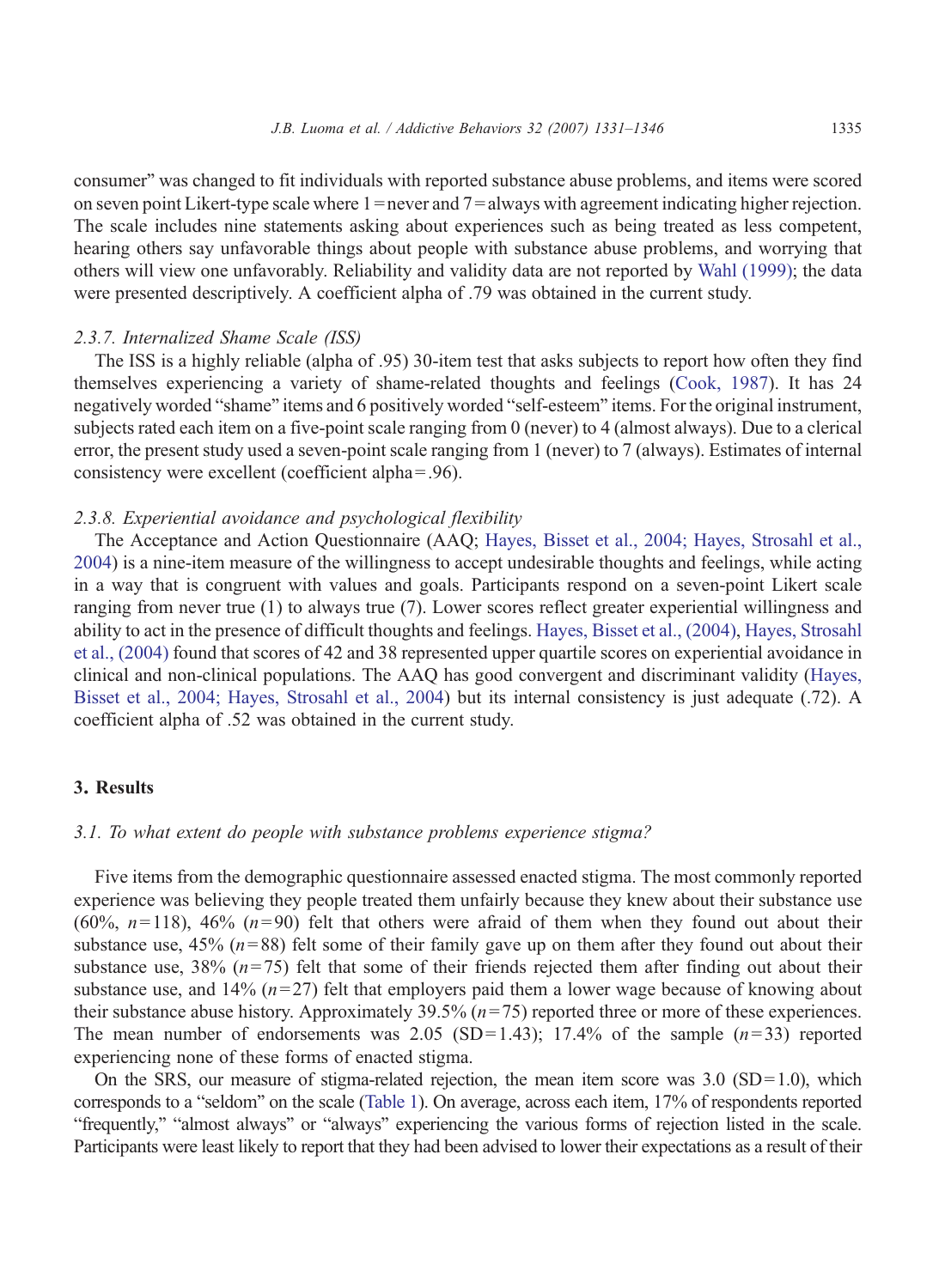<span id="page-5-0"></span>

Frequency of responses to items regarding experiences with stigma-related rejection

| Items                                                                                                                                                                                                  | Never Very | rarely |    | Seldom Sometimes Frequently Almost Always Mean SD |    | always         |                |     |      |
|--------------------------------------------------------------------------------------------------------------------------------------------------------------------------------------------------------|------------|--------|----|---------------------------------------------------|----|----------------|----------------|-----|------|
| 1. I have worried that others will view me<br>unfavorably because I have been in treatment<br>for my substance use. $(N=195)$                                                                          | 34         | 30     | 26 | 66                                                | 21 | 7              | 11             | 3.4 | -1.6 |
| 2. I have been in situations where I have heard<br>others say unfavorable or offensive things<br>about people who have been in treatment for<br>their substance use. $(N=193)$                         | 24         | 24     | 20 | 68                                                | 36 | 7              | 14             | 3.8 | 1.6  |
| 3. I have seen or read things in the mass media<br>(e.g., television, movies, books) about people<br>who have been in treatment for their substance<br>use that I find hurtful or offensive. $(N=195)$ | 35         | 27     | 36 | 59                                                | 26 | 8              | $\overline{4}$ | 3.3 | 1.5  |
| 4. I have avoided telling others outside my<br>immediate family that I have been in treatment<br>for my substance use. $(N=194)$                                                                       | 47         | 31     | 20 | 47                                                | 18 | 16             | 14             | 3.3 | 1.9  |
| 5. I have been treated as less competent by others<br>when they learned I have been in treatment for<br>my substance use. $(N=193)$                                                                    | 55         | 28     | 29 | 52                                                | 20 | 6              | $\mathfrak{Z}$ | 2.9 | 1.6  |
| 6. I have been shunned or avoided when it was<br>revealed that I have been in treatment for my<br>substance use. $(N=192)$                                                                             | 66         | 33     | 26 | 45                                                | 11 | 6              | $\overline{4}$ | 2.7 | 1.6  |
| 7. I have been advised to lower my expectations 102<br>in life because I have been in treatment for my<br>substance use. $(N=192)$                                                                     |            | 27     | 20 | 28                                                | 9  | 3              | 3              | 2.2 | 1.5  |
| 8. I have been treated fairly by others who know I<br>have been in treatment for my substance use.<br>$(N=192)$                                                                                        | 34         | 42     | 38 | 46                                                | 13 | $\overline{4}$ | 15             | 3.2 | 1.7  |
| 9. Friends who learned I have been in treatment<br>for my substance use have been supportive and<br>understanding. $(N=193)$                                                                           | 72         | 41     | 26 | 35                                                | 6  | 6              | $\tau$         | 2.5 | 1.6  |

Items were numbered  $1-7$  with  $1 =$ "never" and  $7 =$ "always".

drug use and that friends who learned of treatment for drug abuse were supportive and understanding (i.e., friends were not very supportive). The stigmatizing experience they were most likely to report was hearing others say unfavorable or offensive things about people who have been in treatment for substance use.

On the SAPSS, our measure of perceived stigma, participants showed a mean item score of 4.21, which is significantly above a neutral score (4) on the scale,  $t(194)=3.17$ ,  $p=.002$ . Although scores varied across items, this could be interpreted to mean that the average participant believes that most people with substance abuse problems are devalued or discriminated against; 59% had a mean score over the midpoint of the scale, with 44% of individual item responses indicating a perception that most people devalue/ discriminate and 30% indicating disagreement ([Table 2](#page-6-0)). The most strongly endorsed forms of stigma were that most people would not trust someone who had been in treatment for substance use to teach young children (59%) or take care of young children (69%). The least strongly endorsed forms of stigma were evidenced by agreement that most employers will hire someone who has been treated for substance use if he or she is qualified for the job (49%), most people believe that a person who has been treated for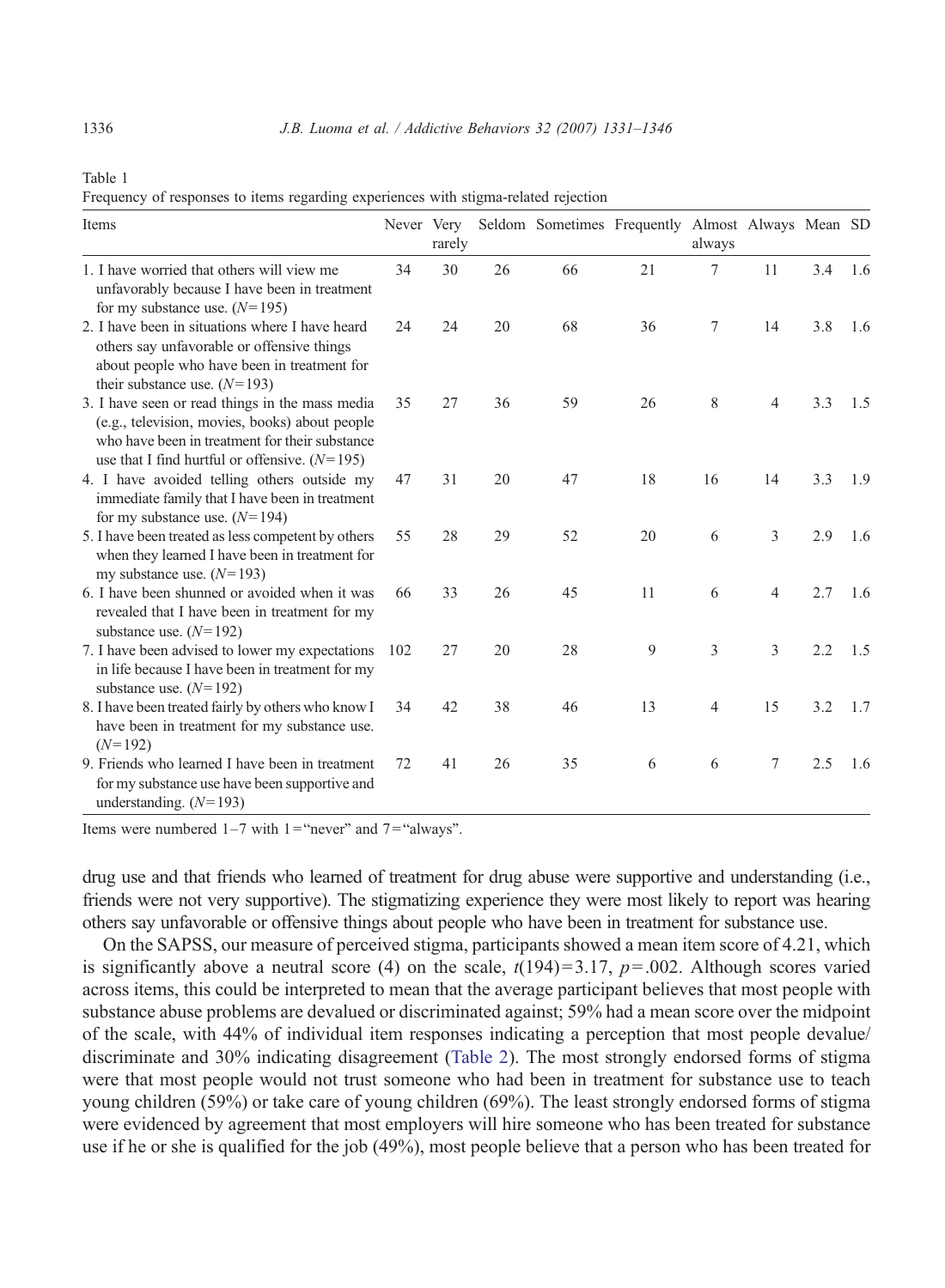<span id="page-6-0"></span>

| I | × |  |
|---|---|--|
|   |   |  |

Frequency of responses to items regarding perceived stigma

| Item                                                                                                                                                                                                     | $(1)$ Very $(2)$<br>strongly<br>disagree |    | (3) | $(4)$ Neutral $(5)$ $(6)$ $(7)$ Very<br>or don't<br>know |    |       | strongly<br>agree | Mean SD |     |
|----------------------------------------------------------------------------------------------------------------------------------------------------------------------------------------------------------|------------------------------------------|----|-----|----------------------------------------------------------|----|-------|-------------------|---------|-----|
| 1. Most people would willingly accept someone who has                                                                                                                                                    | 7                                        | 14 | 34  | 63                                                       | 55 | 8     | 16                | 4.2     | 1.4 |
| been treated for substance use as a close friend. $(n=197)$<br>2. Most people believe that a person who has been treated for<br>substance use is just as intelligent as the average person.<br>$(n=197)$ | 8                                        | 11 | 64  | 27                                                       | 46 | 21 20 |                   | 4.2     | 1.6 |
| 3. Most people believe that someone who has been treated for<br>substance use is just as trustworthy as the average citizen.<br>$(n=197)$                                                                | 20                                       | 21 | 81  | 26                                                       | 23 | 16    | -10               | 3.5     | 1.6 |
| 4. Most people would accept someone who has been treated<br>for substance use as a teacher of young children in a public<br>school. $(n=197)$                                                            | 35                                       | 21 | 60  | 52                                                       | 11 | -11   | 7                 | 3.2     | 1.5 |
| 5. Most people feel that entering treatment for substance use<br>is NOT a sign of personal failure. $(n=197)$                                                                                            | 13                                       | 16 | 45  | 35                                                       | 51 | 20    | 17                | 4.1     | 1.6 |
| 6. Most people would hire someone who has been treated for<br>substance use to take care of their children. $(n=197)$                                                                                    | 34                                       | 27 | 75  | 41                                                       | 10 | 4     | 6                 | 3.0     | 1.4 |
| 7. Most people do NOT think less of a person who has been<br>in treatment for substance use. $(n=197)$                                                                                                   | 18                                       | 17 | 59  | 44                                                       | 37 | -14   | 7                 | 3.7     | 1.5 |
| 8. Most employers will hire someone who has been treated<br>for substance use if he or she is qualified for the job.<br>$(n=197)$                                                                        | 6                                        | 10 | 32  | 52                                                       | 73 | 13    | 11                | 4.3     | 1.3 |
| 9. Most employers will NOT pass over the application of<br>someone who has been treated for substance use in favor of<br>another applicant $(n=197)$                                                     | 15                                       | 12 | 64  | 67                                                       | 26 | 9     | $\overline{4}$    | 3.6     | 1.3 |
| 10. Most people in the community would treat someone who<br>has been treated for substance use just as they would treat<br>anyone else. $(n=195)$                                                        | 11                                       | 12 | 71  | 37                                                       | 49 | 10    | 5                 | 3.8     | 1.3 |
| 11. Most people would NOT be reluctant to date someone<br>who has been treated for substance use. $(n=195)$                                                                                              | 10                                       | 6  | 54  | 70                                                       | 43 | 9     | 3                 | 3.8     | 1.2 |
| 12. Once they know a person has been treated for substance<br>use, most people will NOT take his or her opinions less<br>seriously. $(n=195)$                                                            | $\overline{4}$                           | 10 | 64  | 58                                                       | 49 | 8     | 1                 | 3.9     | 1.1 |

Items were numbered 1–7 with 1 = "Very Strongly Disagree", 2 = "Strongly Disagree", 3 = "Disagree", 4 = "Neutral or don't know",  $5 =$ "Agree",  $6 =$ "Strongly agree", and  $7 =$ "Very Strongly Agree". Average scores are not reverse scored, so lower scores indicate more perceived stigma.

substance use is just as intelligent as the average person (49%), and most people would willingly accept someone who has been treated for substance use as a close friend (50%).

## 3.2. Are measures of stigma conceptually distinct?

Generally, analyses conformed with the predicted pattern of results, suggesting that these measures are conceptually distinct. Internalized shame was moderately correlated with reports of past stigma-related rejection ( $r = .503$ ) and to a lesser level with perceived stigma ( $r = .248$ ). Perceived stigma was moderately correlated with experienced stigma-related rejection  $(r=.423)$ , but less with internalized stigma (.248).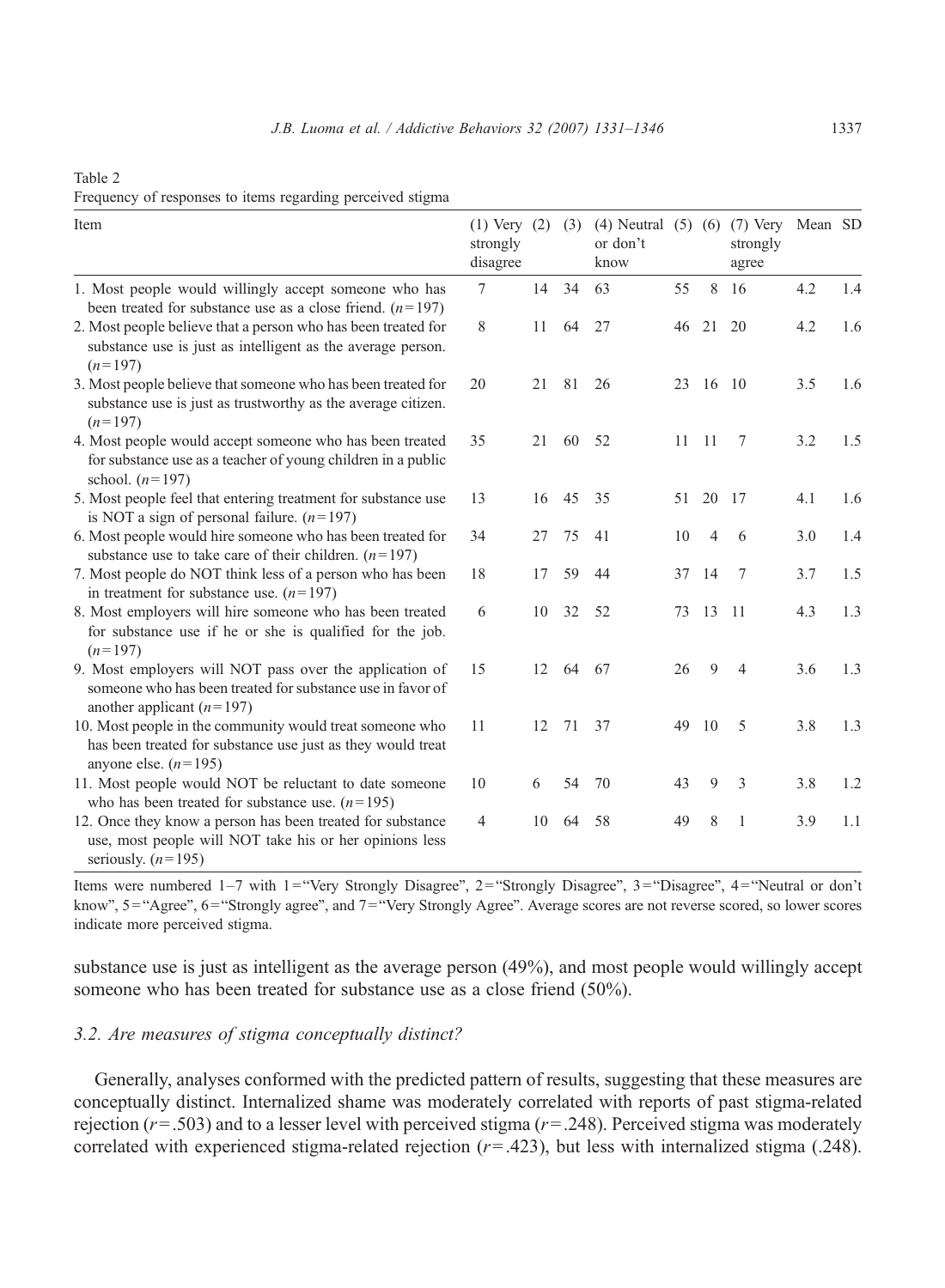Internalized shame was moderately correlated with other variables related to psychological functioning, namely the AAQ ( $r=0.564$ ), quality of life ( $r=-0.487$ ), and global mental health ( $r=-0.487$ ), with stigmarelated rejection less so ( $r=0.292$  with AAQ,  $r=-0.282$  with QOL,  $r=0.293$  with global mental health) and perceived stigma the least ( $r=.119$  with AAQ,  $r=-.290$  with QOL,  $r=.152$  with global mental health). Perceived stigma had about the same level of correlation with quality of life as stigma-related rejection. Interestingly, perceived stigma was correlated with both years of education  $(r=.294)$  and with weeks of employment in the last year  $(r=-.224)$ , while the other two scales were not.

# 3.3. Is reported stigma related to the number of previous episodes of treatment?

In order to examine the possibility that the stigma process does not primarily begin to impact an individual until the person has entered the treatment system and has received a diagnostic label [\(Link et al.,](#page-14-0) [1989](#page-14-0)), we ran a linear regression predicting the number of previous treatment episodes from our three stigma scales (experienced rejection, perceived stigma, and shame). In order to determine which statistical controls to use, we examined the matrix of zero-order correlations between the number of previous episodes of treatment and possible correlates including gender, age, ethnicity, previous education, number of drugs of use, number of years of use of most typical drug, secrecy coping, quality of life, and overall mental health (see Table 3). Those variables with a significant zero-order correlation with number of previous episodes of treatment were included in the final regression model [\(Table 4\)](#page-8-0).

Preliminary analyses to examine violations of regression assumptions identified two problems. The first analysis identified two outliers using the rule of thumb of those cases having standardized residuals greater than 3.3 (corresponding to an alpha of .001). These two cases were excluded from the regression analysis (the cases had standardized residuals of 3.47 and 4.03). Inspection of the data from these two subjects showed means well within 2 standard deviations of the mean on all variables except the number

|                                       |                  |           | $\alpha$ occurrent variables about in the initial regression described in Table $\alpha$ |              |                 |          | 1011            |                  |           |
|---------------------------------------|------------------|-----------|------------------------------------------------------------------------------------------|--------------|-----------------|----------|-----------------|------------------|-----------|
|                                       | $#$ of<br>Treat. | OOL       | <b>GHQ</b>                                                                               | Max<br>years | $#$ of<br>drugs | Age      | Perc.<br>stigma | Intern.<br>shame | Rejection |
| $#$ of prev. episodes of<br>treatment |                  | $-.22**$  | $.16*$                                                                                   | $.17*$       | $.21**$         | $.22**$  | $24**$          | .19              | $30***$   |
| Quality of Life (QOL)                 | $-.22**$         |           | $-.63$ ***                                                                               | $-.05$       | $-.06$          | $-.09$   | $-.26**$        | $-.48***$        | $-.31***$ |
| Overall Mental Health<br>(GHO)        | $.16*$           | $-.63***$ |                                                                                          | $-.04$       | .01             | .01      | .14             | $.48***$         | $30***$   |
| Max years, all drugs                  | $.17*$           | $-.04$    | $-.04$                                                                                   |              | .14             | $.70***$ | $-.04$          | .07              | $-.001$   |
| $#$ of drugs in lifetime              | $.21**$          | $-.01$    | .06                                                                                      | .14          |                 | $-.11$   | .11             | .03              | .002      |
| Age                                   | $22**$           | $-.08$    | .01                                                                                      | $.70***$     | $-.11$          |          | $-.04$          | $-.02$           | .02       |
| Perceived stigma                      | $.22**$          | $-.26**$  | .14                                                                                      | $-.14$       | .11             | $-.04$   |                 | $.23**$          | $.48***$  |
| Internalized shame                    | $.19*$           | $-.48***$ | $.48***$                                                                                 | .07          | .03             | $-.02$   | $.23**$         |                  | 53***     |
| Stigma-related rejection              | $31***$          | $-.30***$ | $31***$                                                                                  | $-.001$      | .002            | .02      | $.48***$        | $.53***$         |           |

Zero-order correlations between variables used in the linear regression described in [Table 4](#page-8-0) ( $n=161$ )

Note: Number of previous episodes of treatment refers to the correlation between the log<sub>e</sub> of the number of previous episodes of treatment and other variables. This table refers does not include the two outliers removed for the purposes of the regression analysis and was created using listwise exclusion of missing variables. Low scores on the perceived stigma scale indicate greater stigma; high scores on the internalized shame, and Secrecy scales indicate greater stigma. For the well-being measures; higher scores on the QOL indicate greater well-being; low scores on the GHQ indicate better well-being.  $*_{p}<.05$   $*_{p}<.01$   $*_{p}<.001$ .

Table 3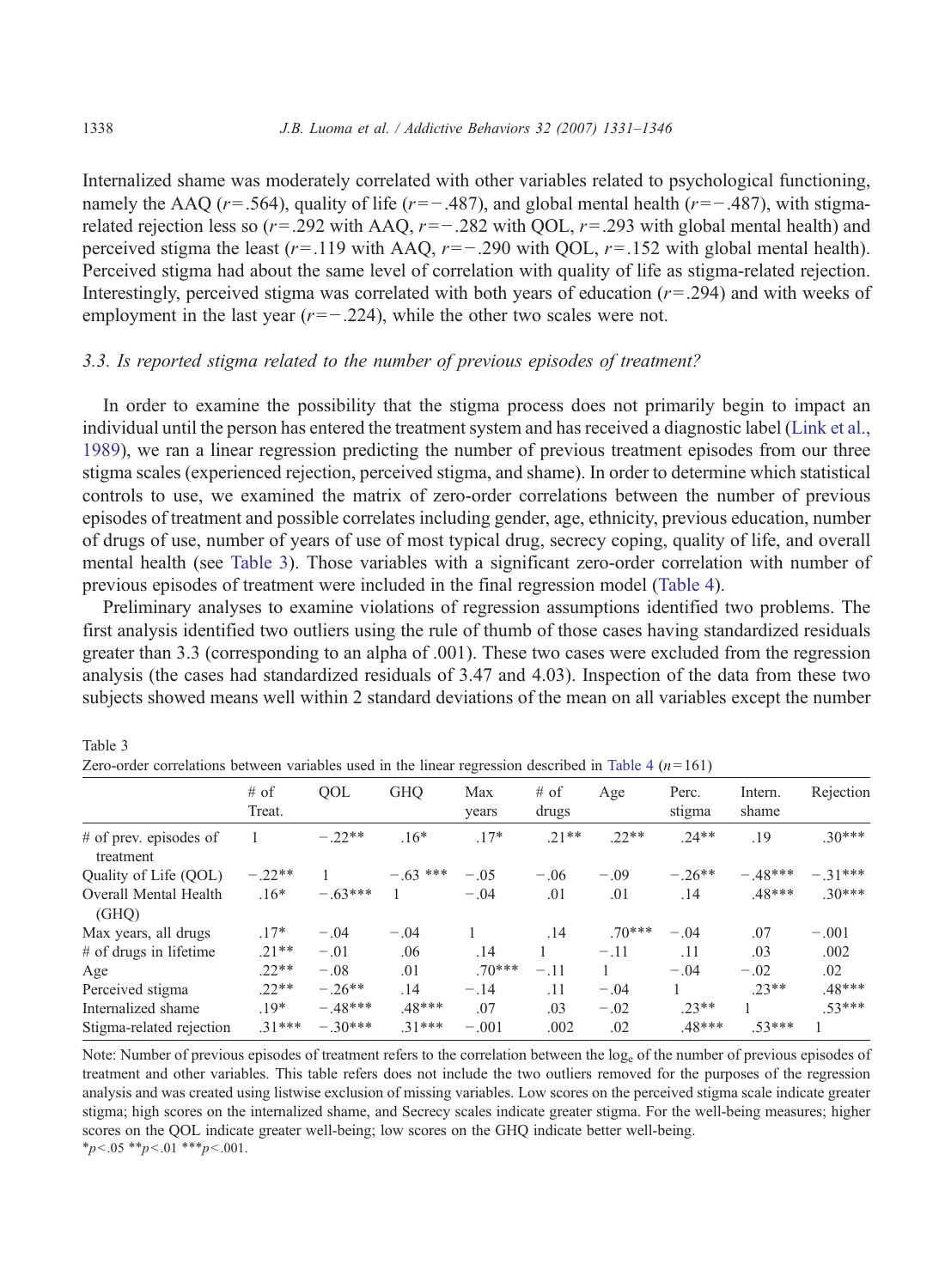<span id="page-8-0"></span>

| × | × |  |
|---|---|--|
|---|---|--|

Summary of hierarchical regression analysis for variables predicting number of previous episodes of treatment  $(N=169)$ 

| Variable                 | B              | SE B | β             |
|--------------------------|----------------|------|---------------|
| Step 1                   |                |      |               |
| Quality of Life          | $-.005$        | .003 | $-.144$       |
| Overall Mental Health    | .007           | .007 | .087          |
| Max years, all drugs     | .001           | .006 | .014          |
| $#$ of drugs in lifetime | .036           | .014 | $.196*$       |
| Age                      | .010           | .006 | $.195\dagger$ |
| Step 2                   |                |      |               |
| Quality of Life          | $-.002$        | .003 | $-.078$       |
| Overall Mental Health    | .004           | .007 | .055          |
| Max years, all drugs     | .002           | .006 | .037          |
| # of drugs in lifetime   | .033           | .014 | $.178*$       |
| Age                      | .010           | .006 | .184          |
| Perceived stigma         | .058           | .048 | .099          |
| Internalized shame       | $-8.42E - 006$ | .002 | .000          |
| Stigma-related rejection | .013           | .006 | $.202*$       |

Note:  $R^2$  = .128 for step 1 (p < .001),  $\Delta R^2$  = .059 for step 2 (p = .01). \*p < .05, †p = .064.

of previous treatments for which they reported values that were approximately 9 and 10.5 SDs above the mean. The second analysis of assumption violations showed that the number of previous treatment episodes was positively skewed, so this variable was transformed using the natural log of the number of previous episodes plus one. Finally, a standard diagnostic check for multicollinearity was performed, showing an absence of high correlations between variables (all with  $r < 8$ ) and tolerance values of more than .4 for all variables, both of which suggest an absence of multicollinearity.

A test of the full model with all predictors, compared to the model with only the control variables was statistically significant, indicating that the three stigma variables added significantly to the prediction, above and beyond the controls (Table 4). We then examined the ability of individual variables to predict episodes of previous treatment by examining the significance of individual regression coefficients. We found that the level of stigma-related rejection experiences and number of drugs used in life continued to predict number of previous treatment episodes, even after controlling for all other variables.

## 3.4. Is secrecy as a coping method associated with different levels of functioning?

Higher levels of secrecy coping were associated with (see [Table 5](#page-9-0)) lower levels of psychological flexibility, lower quality of life, more experiences of stigma-related rejection in the past, higher internalized shame, poorer global mental health, and most strongly with perceived stigma. Secrecy coping was not correlated with weeks of employment in the past year or educational level. Those reporting problems with employment in the past 30 days also reported higher levels of secrecy coping than those without employment problems,  $t(182)=2.86$ ,  $p=.005$ .

#### 3.5. Do IV drug users experience higher levels of stigma than non-IV users?

We examined the association between IV drug use and stigma by conducting  $t$ -tests on the variables reported below, comparing those participants who reported having ever used IV drugs  $(n=32)$  and those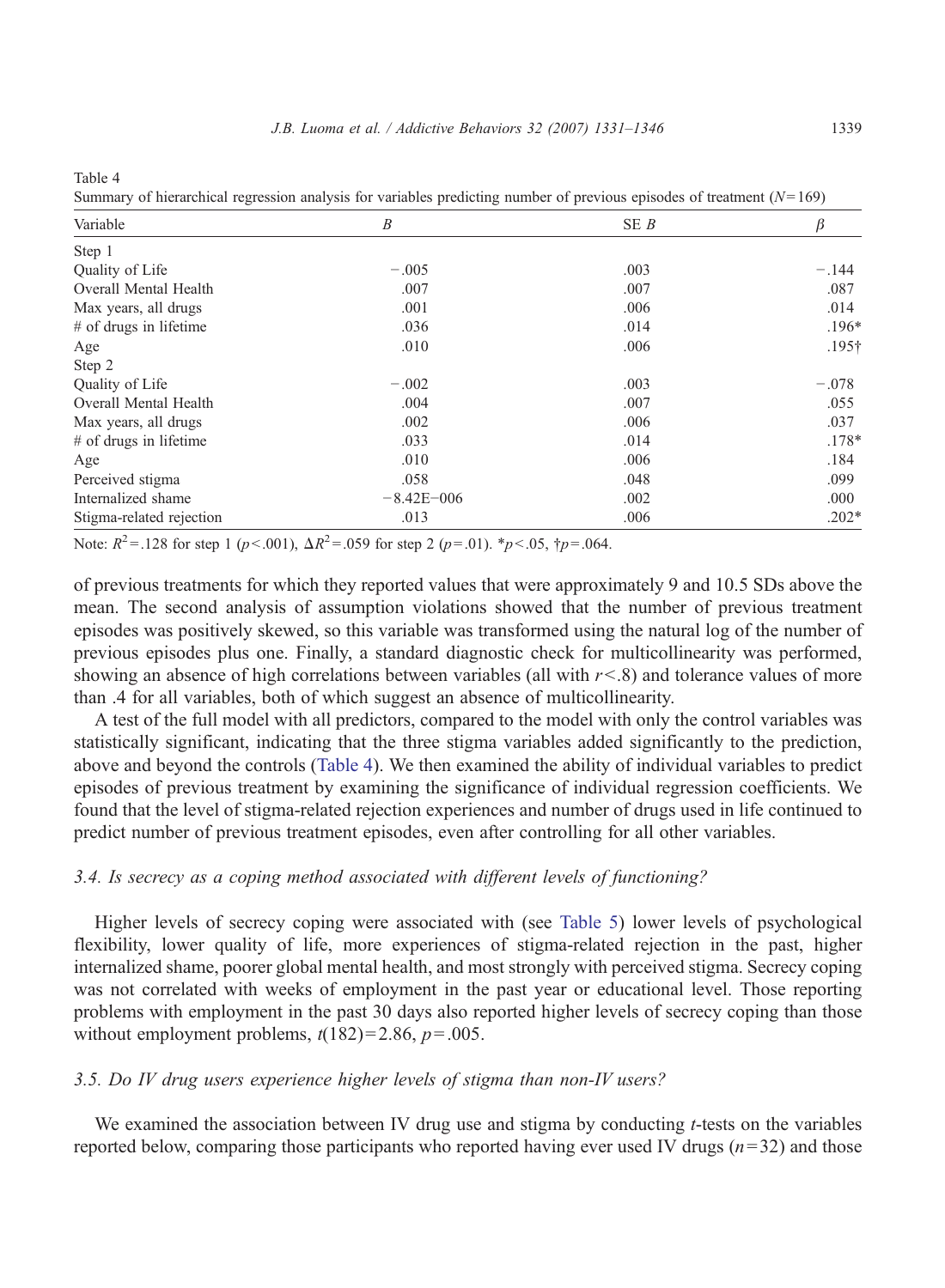|                                                         | AAQ       | QOL       | Stigma-related<br>rejection | Internalized<br>shame | Perceived<br>stigma | Global<br>mental health | Secrecy<br>coping |
|---------------------------------------------------------|-----------|-----------|-----------------------------|-----------------------|---------------------|-------------------------|-------------------|
| Acceptance and Action (AAQ)                             |           | $-.34***$ | $.29***$                    | $.56***$              | .12                 | $.40***$                | $.23**$           |
| Quality of Life (QOL)                                   | $-.34***$ |           | $-.28***$                   | $-.49***$             | $-.29***$           | $-.61***$               | $-.23*$           |
| Stigma-related rejection                                | $.29***$  | $-.28***$ |                             | $.50***$              | $.42***$            | $.29***$                | $.39***$          |
| Internalized shame                                      | $.56***$  | $-.49***$ | $.50***$                    |                       | $.25*$              | $-.49***$               | $.32***$          |
| Perceived stigma                                        | .12       | $-.29***$ | $.42***$                    | $.25*$                |                     | $.15*$                  | $.42***$          |
| Global mental health                                    | $.40***$  | $-.61***$ | $.29***$                    | $-.49***$             | $.15*$              |                         | $.15*$            |
| Secrecy coping                                          | .23       | $-.23*$   | $.39***$                    | $.32***$              | $.42***$            | $.15*$                  |                   |
| Weeks employed in last year                             | $-.03$    | .05       | $-.03$                      | $-.14$                | $-.22**$            | $-.13$                  | .02               |
| Years of education                                      | $-.11$    | $-.08$    | .09                         | $-.01$                | $.29***$            | .02                     | .14               |
| No. of days of employment<br>problems in last 30        | $-.02$    | $-.13$    | .08                         | .08                   | $.17*$              | .08                     | $.20**$           |
| Enacted stigma item:<br>rejection by friends            | $-.07$    | .08       | $.28***$                    | .08                   | $.28***$            | $-.04$                  | $.19**$           |
| Enacted stigma item:<br>family gave up                  | .04       | .04       | $.23**$                     | .05                   | $.18*$              | $-.06$                  | .11               |
| Enacted stigma item:<br>people were afraid              | $-.03$    | .01       | $.20**$                     | .02                   | $.17*$              | $-.11$                  | .14               |
| Enacted stigma item:<br>people treated him/her unfairly | .11       | $-.11$    | $.27***$                    | $.21**$               | $.30***$            | .12                     | $.23**$           |
| Enacted stigma item:<br>employers paid lower wages      | .04       | $-.13$    | $.30***$                    | $.20**$               | $.27***$            | .12                     | $.23**$           |

<span id="page-9-0"></span>

| Table 5                                     |  |  |
|---------------------------------------------|--|--|
| Correlations between major outcome measures |  |  |

Note: numbers above are Pearson Correlations (with pairwise exclusion of missing data) subjected to two-tailed tests. For the stigma scales: low scores on the Perceived stigma scale indicate greater stigma; high scores on the internalized shame, and Secrecy scales indicate greater stigma. For the well-being measures: low scores on the AAQ-9 indicate higher psychological flexibility; higher scores on the QOL indicate greater well-being; low scores on the GHQ indicate better well-being.  $*_p$  < .05  $*_p$  < .01  $**_p$  < .001.

who reported no prior IV drug use  $(n=165)$ . There were no significant differences on measures of psychological flexibility, global mental health, quality of life, number of previous treatments, internalized shame, or age. IV users more often reported using secrecy as a method of coping,  $t(193)=2.07$ ,  $p=.04$ . They also reported higher levels of perceived stigma,  $t(193) = 2.24$ ,  $p = .03$ . The measure of stigma-related rejection approached significance,  $t(189)=1.96$ ,  $p=.051$  with IV drug users reporting more rejection.

#### 3.6. Do people with current contact with the legal system report higher levels of stigma?

Our sample was split into two groups, those who were currently uninvolved in the legal system  $(n=93)$ and those who were currently on bail  $(n=2)$ , on parole  $(n=23)$ , probation  $(n=54)$ , or awaiting trial  $(n=11)$ . No information was collected about past legal involvement. Results were, if anything, the opposite of what was hypothesized. There were no between-group differences in level of perceived stigma,  $t(180) = .126$ ,  $p = .90$ , secrecy as a coping method,  $t(179) = .206$ ,  $p = .84$ , quality of life,  $t(177) = .171$ ,  $p = .86$ , general mental health,  $t(181) = 1.79$ ,  $p = .076$ , or number of prior episodes of treatment,  $t(144) = .29$ ,  $p = .77$ . Those with current legal problems actually reported less internalized shame,  $t(178)=3.28$ ,  $p=.001$ , less stigmarelated rejection,  $t(176) = 2.21$ ,  $p = .028$ , and higher psychological flexibility,  $t(180) = 3.55$ ,  $p < .001$ .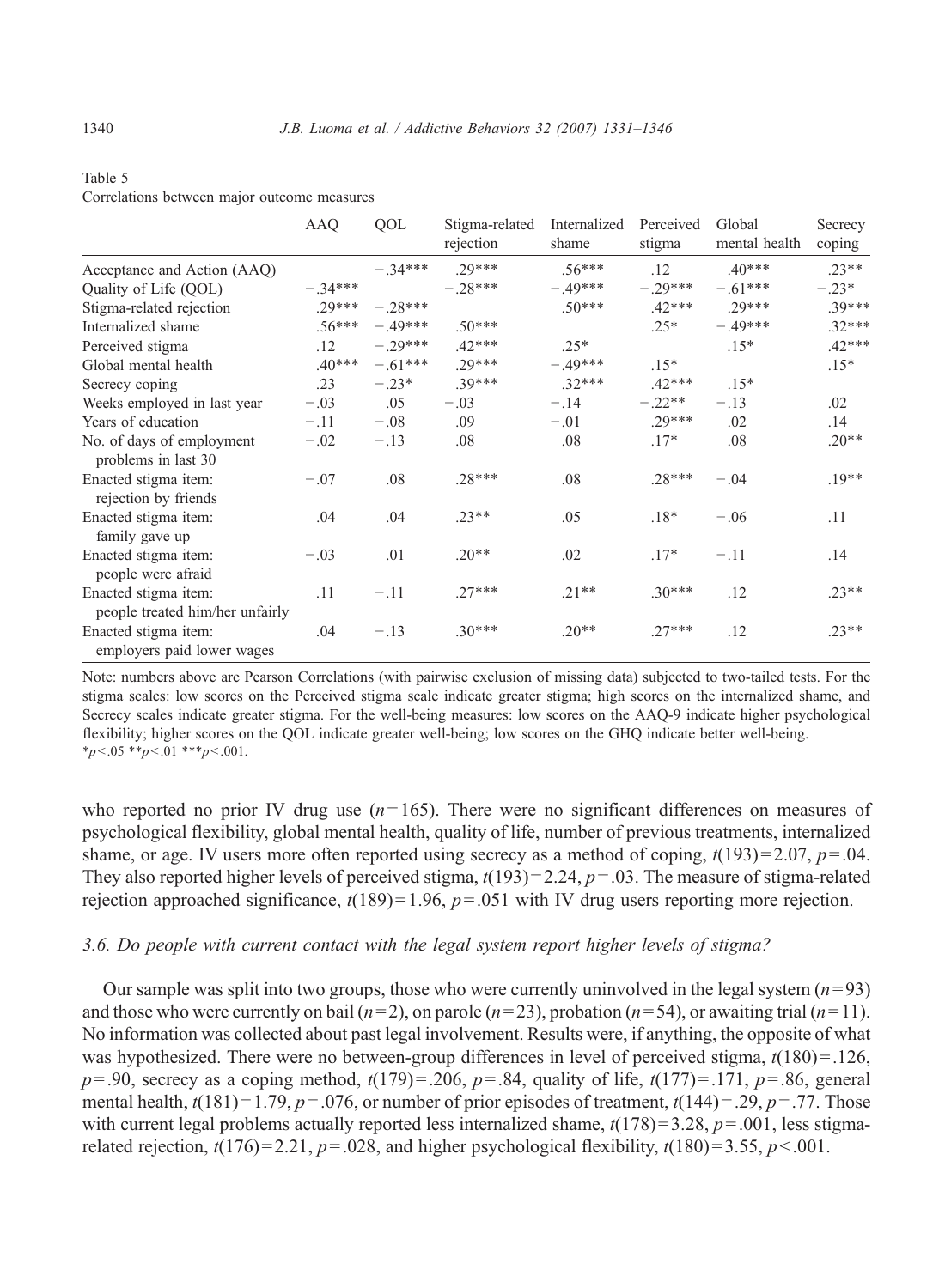#### 4. Discussion

#### 4.1. Presence of stigma

Participants reported fairly frequent contact with various forms of enacted stigma and interpersonal rejection related to their substance abuse. Participants believed that stigmatizing attitudes and behaviors towards people with substance abuse were fairly common. Overall, about 60% of participants scored above the midpoint on our scale measuring perceived stigma. Averaging across individual items, about a third of the time participants agreed that most people held individual stigmatizing attitudes or behaviors. Overall, these levels of endorsement were somewhat lower than [Ritsher and Phelan \(2004\)](#page-15-0) found in their sample of seriously mentally ill and [Link et al. \(1997\)](#page-14-0) found in their sample of the dually diagnosed. One interpretation of these results is that our sample of substance abusing participants perceive less stigma than the seriously mentally ill participants in her sample. This interpretation is weakened by the differences in response options between our scales and theirs, with our scale including a "neutral" option and the other author's scale not including this option, potentially reducing the rate of participants acknowledging stigma in our study. In addition, these measures were originally developed for use in seriously mentally ill population and thus some of the items may not apply particularly strongly to a substance abuse population, thus limiting our ability to make generalization about mean *levels* of stigma across populations.

#### 4.2. Multiple dimensions of stigma

Our results supported the idea that the different measures of perceived stigma, stigma-related rejection, and internalized shame (self-stigma) are conceptually and empirically distinct [\(Link et al., 2004\)](#page-14-0). They correlated with each other and non-stigma measures in a coherent fashion. One explanation of our pattern of results is that experiences with stigma-related rejection might produce both higher levels of perceived stigma and higher levels of internalized shame. This explanation could account for the pattern of findings in which past stigma-related rejection was moderately correlated with both perceived stigma and internalized shame, while the former two were only slightly correlated with each other. Determining whether any of these hypotheses are correct cannot occur from our cross sectional data and we thus await studies that include a longitudinal component.

This study also found that internalized shame was more highly related to measures of psychological functioning and quality of life than experienced rejection and perceived stigma. This result suggests that self-stigma might be a more appropriate target for stigma-related interventions in a substance abusing sample than perceived stigma or teaching them how to avoid rejection.

# 4.3. Relationship between stigma and previous treatment

Our sample demonstrated that experiences with stigma-related rejection continued to be related to number of previous episodes of treatment even after controlling for other explanatory variables. These results are supportive of the [Link et al's \(1989\)](#page-14-0) modified labeling theory which holds that stigma begins to impact people with behavioral disorders once they have officially received a label from the treatment establishment. Our results are similar to those of [Semple et al. \(2005\)](#page-15-0) who found that in their sample of methamphetamine abusers, those who had previously been in treatment reported higher levels of stigma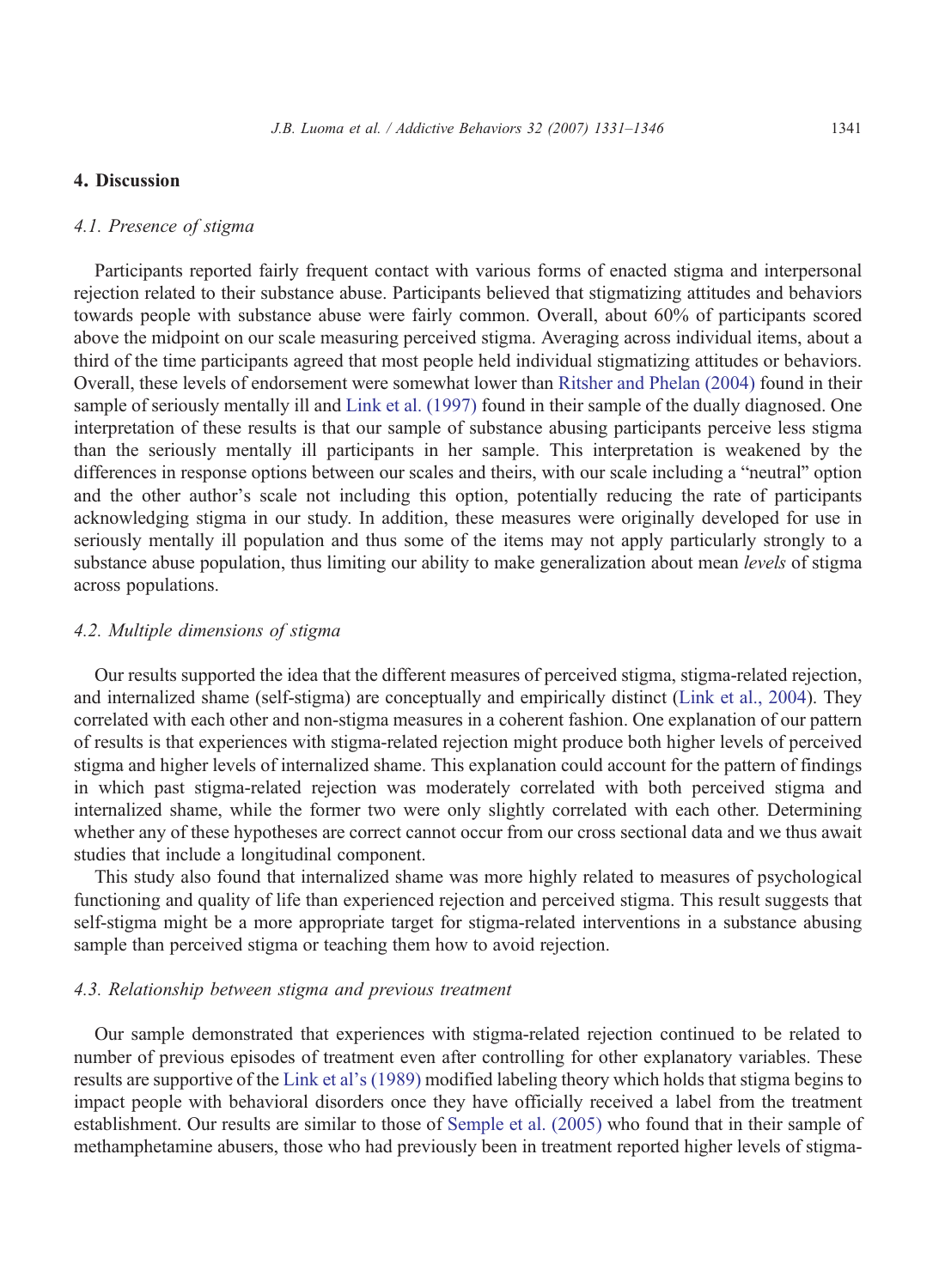related rejection than those who had never been in treatment. In general, our data are suggestive of the idea that stigma-related rejection may occur with increasing frequency with greater numbers of treatment episodes. One alternative hypothesis is that those with the most serious problems are those most likely to return to treatment and also those most likely to suffer from stigma. However, our data argue against this hypothesis in that stigma-related rejection continued to predict number of treatment episodes even after controlling for current severity. Another alternative hypothesis is that greater levels of stigma-related rejection make it more difficult to succeed in recovery, which in turn leads to a greater chance of relapse and return to treatment for those experiencing more enacted stigma. This hypothesis conforms somewhat with the results of [Sirey et al. \(2001\),](#page-15-0) who found in their sample of 92 depressed patients that those over 65 years old who reported higher levels of perceived stigma were more likely to prematurely discontinue treatment and a second study by [Sher, McGinn, Sirey, and Meyers \(2005\)](#page-15-0) who showed that stigma-related attitudes of primary caregivers predicted adherence to antidepressant medication. Longitudinal research is necessary to disentangle these alternative explanations.

## 4.4. Secrecy coping

Higher levels of secrecy coping were related to lower levels of psychological flexibility, lower quality of life, more experiences of stigma-related rejection in the past, higher internalized shame, and most strongly with perceived stigma. Particularly interesting was the finding that those reporting employment problems in the last 30 days reported higher levels of secrecy coping. One reasonable explanation is that these people who were engaging in a behavior (job seeking) at a rate that required fairly high levels of concealment. In our sample, secrecy coping was positively correlated with a number of negative variables. These results need to be interpreted in light of the probable limited psychometric properties of this measure of convenience which only demonstrated an alpha of .57 in this study. More research is needed to examine the adaptiveness of disclosure in relation to context. For example, in supportive environments, where one is likely to obtain help because of disclosure, perhaps disclosure would be more helpful. In other situations, such as job interviews, where one is likely to be the subject of enacted stigma for disclosure, concealment might be more adaptive. Future studies might usefully examine whether disclosure level might interact with the general level of social support, or whether context specific (e.g., workplace) disclosure might be more or less adaptive.

## 4.5. IV drug users and those with legal problems

IV drug users in our sample reported more secrecy coping, more perceived stigma, and marginally more experiences of stigma-related rejection. A factor further strengthening the idea that IV drug status may be directly related to greater experience of stigma was the finding that while the two samples did vary on some stigma variables, they did not significantly differ on variables suggestive of overall functioning (such as psychological flexibility, global mental health, or quality of life). While our results are suggestive of the idea that IV users may be more often the targets of stigma than other drug users, it is not clear what the impact of this stigma has on their functioning, because this was not also associated with lower functioning. The primary behavioral impact of greater levels of experienced stigma in this population may be greater concealment of their drug using status, an interpretation which would be consistent with our findings.

Our data were not supportive of the idea that people with current contact with the legal system encounter more stigma. In fact, in this sample, those with current legal problems actually reported less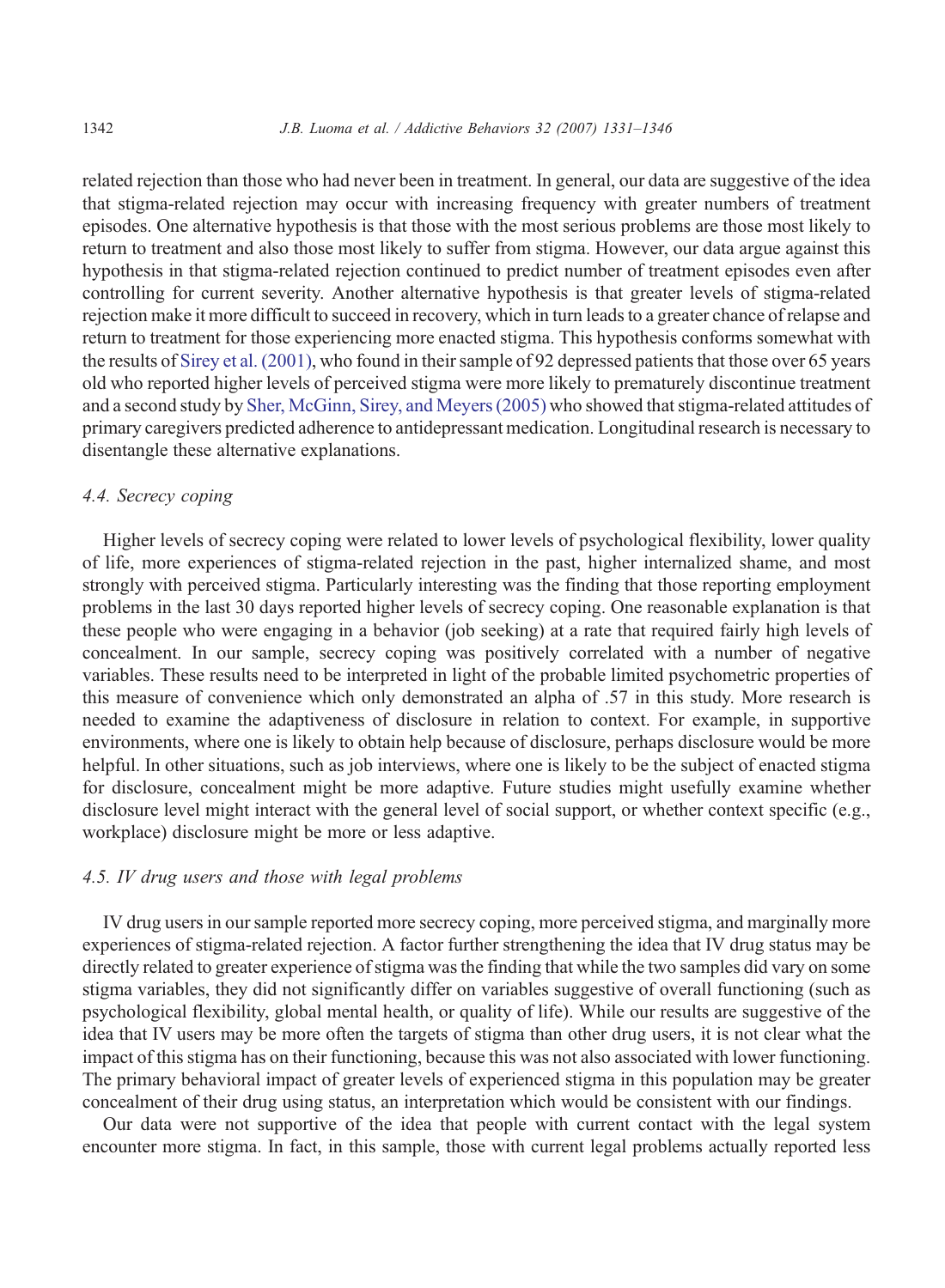internalized shame, higher psychological flexibility, and less stigma-related rejection. We do not have an adequate explanation for these findings. Besides the obvious interpretation that people with legal involvement do not experience more stigma, another possible interpretation is that participants in with legal problems may have tended to minimize their level of distress or problems perhaps because of fear of this information being used in legal proceedings.

# 4.6. Measurement issues

Our results, as well as the general lack of literature on stigma in this population, demonstrate a need for several new scales related to substance abuse stigma, as well as refinement of existing scales. As a result of the lack of previous measure development work, probably the largest weakness in this study is the lack of information on the psychometrics of our measures of perceived stigma, stigma-related rejection, and secrecy coping, all previously unstudied scales. These items were taken directly from [Link et al. \(1989\)](#page-14-0) whom also did not report psychometric properties of these items. Additionally, the AAQ, while usually demonstrating adequate alphas in most studies had a poor alpha in this study of .52, thus making questionable the unidimensional character of this scale in our study.

Our stigma scales may also suffer from problems with content validity. These measures were directly adapted from scales specifically created for use with a seriously mentally ill population. Thus, we may not have documented the existence of some forms of stigma on our scales or included some forms which, while relevant to the seriously mentally ill, might not be very relevant for those with substance abuse problems. Qualitative research could help determine what items might be usefully added or removed from our measures of perceived stigma and stigma-related rejection.

Perusal of individual items from the stigma-related rejection scale adapted from [Wahl \(1999\)](#page-15-0) seems to suggest that this scale may not be a unidimensional measure of experiences with stigma-related rejection. For example, the scale includes items such as "I have worried that others will view me unfavorably because I have been in treatment for my substance use," which while probably being linked to experiences with rejection, does not directly report on experiences of rejection. The scale could probably use development of new items measuring other forms of rejection and removal of items that do not clearly measure the central construct.

No measure specific to self-stigma has been created, so we were required to use a measure of internalized shame. We believe that the notion of internalized shame overlaps considerably with the construct of self-stigma, but it does not measure it exactly. The need for a direct measure of self-stigma appears strong, particularly in light of the data which show that our measure of internalized shame was highly related to outcomes of interest. Another paper examining early outcomes from an open trial of an intervention targeting self-stigma suggests that treatment can reduce self-stigma as measured by this internalized shame scale ([Luoma, Kohlenberg, Hayes, Bunting, & Rye, in preparation\)](#page-14-0). Also needed is a scale focused on additional forms of enacted stigma besides interpersonal rejection, such as employmentrelated discrimination, discrimination in social services, and housing discrimination.

An additional measurement issue brought to light in this study is the difference between reports of ongoing, regularly experienced stigmatizing events, and lifetime prevalence of these events. For example, our scale of stigma-related rejection measures ongoing rejection experiences, rather than total past experiences. It could be that these two measures could relate quite differently to outcome. For example, as a result of past stigma-related rejection, someone might now be concealing their current or past use of substances so that they do not experience further enacted stigma. This person might report having a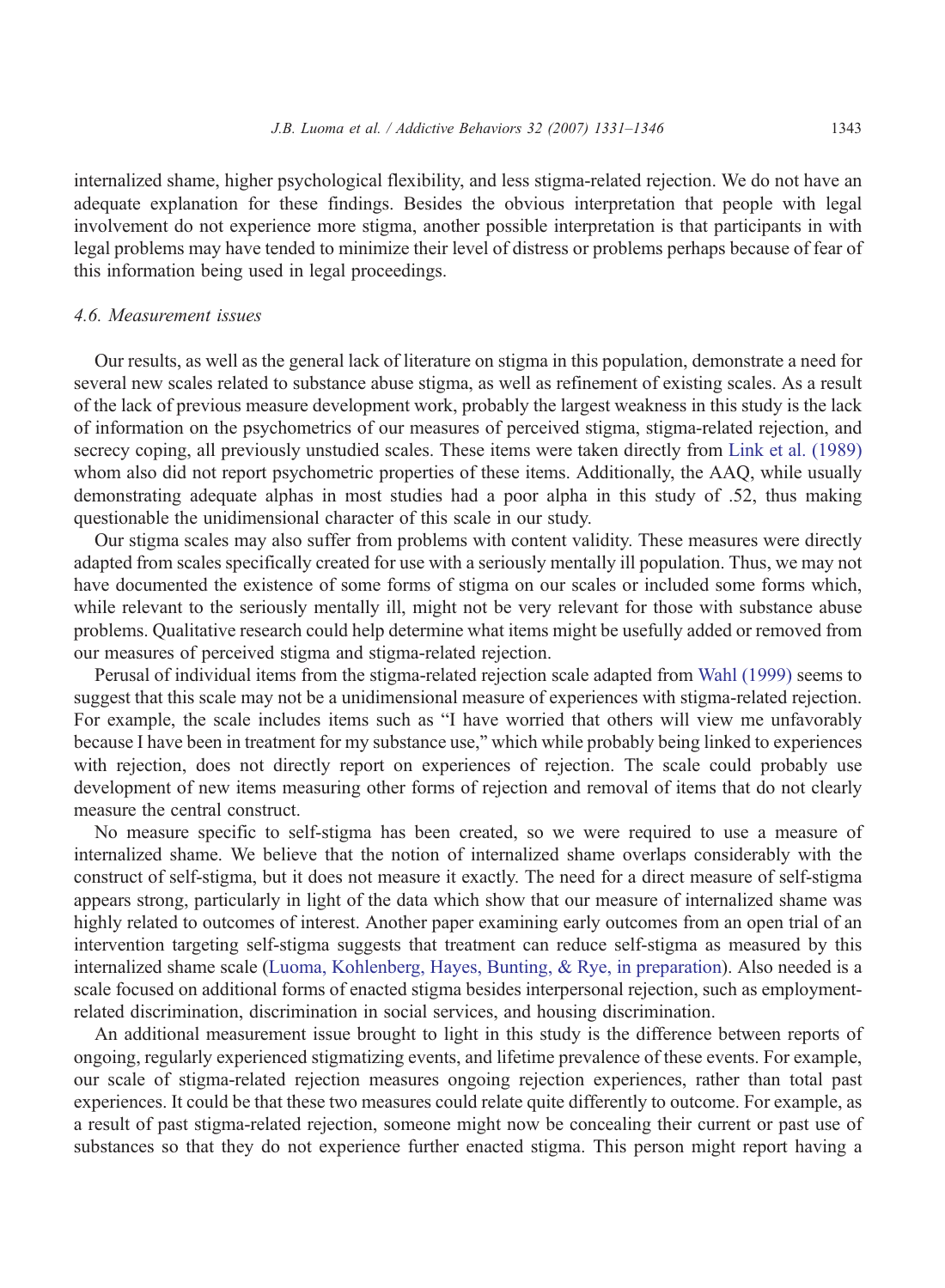relatively high lifetime prevalence of enacted stigma, but report little ongoing stigma. However, the concealment that resulted from past experiences with enacted stigma may continue to have effects on the person's functioning.

A weakness of this study is the complete reliance on self-report. In the area of stigma this is particularly difficult due to the social desirability of the relevant domains. Future studies would usefully include measures of the context in which the person lives, such as attitudes of staff at the treatment centers, or perhaps measures of the attitudes of a sample of the population in the area where the person lives or their family members. Additionally, measures such as the Implicit Attitudes Test ([Greenwald, Nosek, & Banaji,](#page-14-0) [2003](#page-14-0)) might be useful to get around the problems of social desirability. Finally, it is possible that because measures were not presented in a counterbalanced order, there may have been systematic, unexplained error due to participant tiredness or boredom.

# 4.7. Other weaknesses

Another issue is that in conducting analyses for this study, a large number of individual statistical tests were conducted, thus increasing the risk of type I error. We decided to take this risk, rather than reducing the alpha to something below .05 because at this beginning state of this area of research we would prefer to have a variety of leads to track down and eliminate as possibilities rather than make type II errors and conclude that possible relationships are not there and thus have fewer leads for future studies. Our best estimates suggested that only 20% or less of the potential population (those in treatment at the time of the study) completed our survey, leaving the possibility of a recruitment selection bias. This limits our ability to confidently generalize these results to the whole population of those in treatment.

This study presents a first, limited investigation into the experiences of stigmatization in a group of people in recovery from substance abuse. As there was no comparison group, this limits our ability to speak to which experiences of stigmatization might be at particularly high rate in this population versus other stigmatized populations (e.g., mentally ill, HIV +individuals). Future studies would usefully include multiple stigmatized groups to allow for examination of processes of stigmatization that might be shared versus divergent across groups.

#### 4.8. Implications for practice

While preliminary, the results of this study suggest that stigmatization is commonly perceived by people in recovery. As the primary organizational point of contact for people in recovery, it may be important for addictions treatment centers to attend to the impact of stigma on their clients. Policies and procedures could be examined for the possibility of their contributing to stigma towards clients. There may also be room for intervention with service providers, who unfortunately are not immune to stigmatizing their own clients. One study ([Hayes, Bisset et al., 2004; Hayes, Strosahl et al., 2004\)](#page-14-0) has even found preliminary evidence for an intervention based on Acceptance and Commitment Training that may successfully reduce stigmatizing attitudes and behavior in counselors.

This study presents a unique, but limited addition to an underexamined area of research: stigma in substance abuse. As a beginning study, it brings up more questions than answers, but it may open a pathway for other researchers to follow. We hope that others will pick up the challenge and begin to answer some of the questions brought up by this study and help us understand how generalizeable these results are to other people in recovery.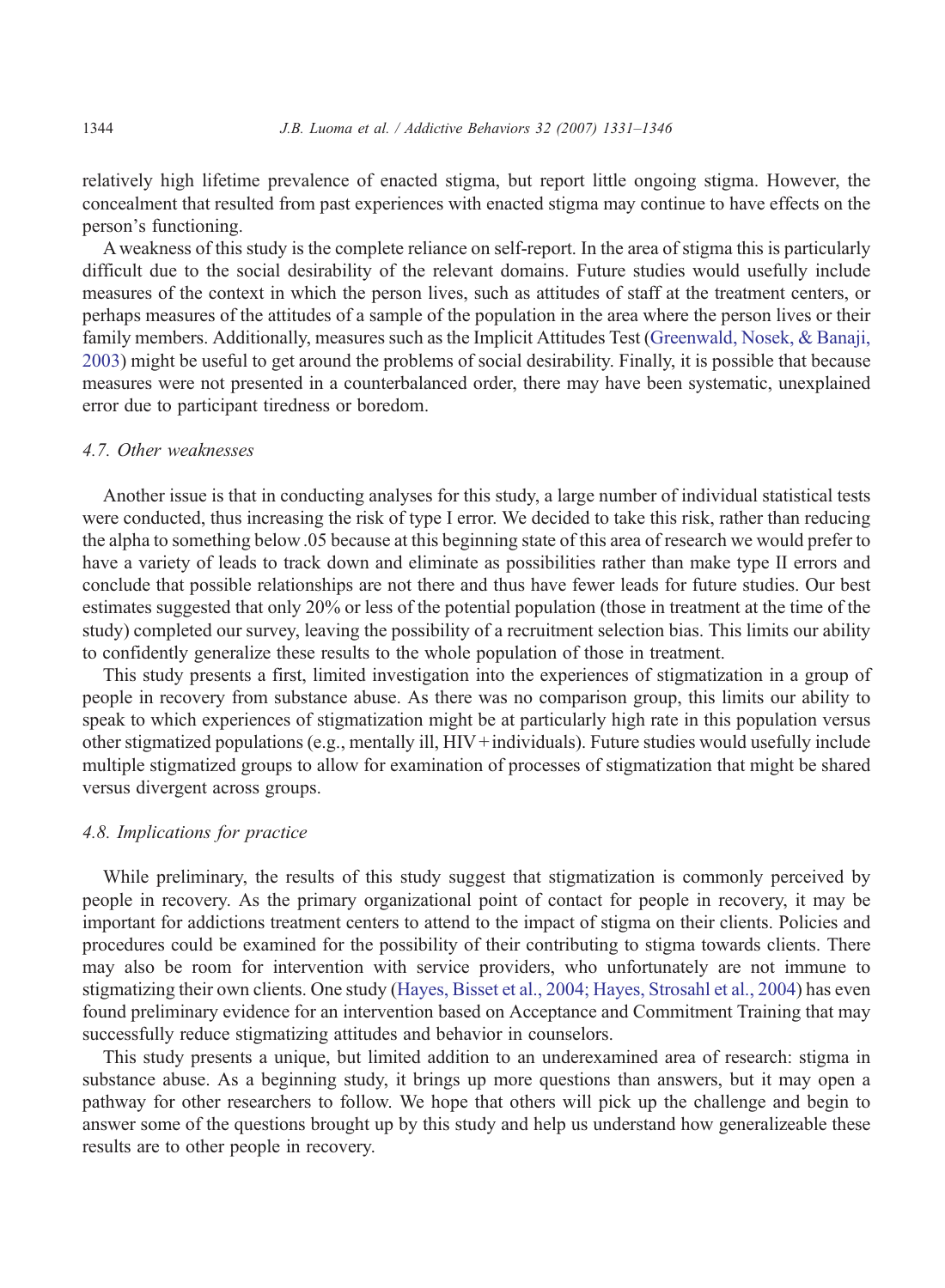## <span id="page-14-0"></span>Acknowledgments

The present project was funded by a grant from the Center for Substance Abuse Treatment, Substance Abuse and Mental Health Services Administration, Grantee TI12899. This project was designed and implemented as part of the Nevada Practice Improvement Collaborative.

#### References

Cook, D. R. (1987). Measuring shame: The Internalized Shame Scale. Alcoholism Treatment Quarterly, 4, 197−215.

- Corrigan, P. (2004). How stigma interferes with mental health care. American Psychologist, 59, 614−625.
- Corrigan, P., & Watson, A. C. (2002). The paradox of self-stigma and mental illness. Clinical Psychology: Science and Practice, 9, 35−53.
- Cunningham, J. A., Sobell, L. C., Sobell, M. B., Agrawal, S., & Toneatto, T. (1993). Barriers to treatment: Why alcohol and drug abusers delay or never seek treatment. Addictive Behaviors, 18, 347−353.
- Flanagan, J. C. (1978). A research approach to improving our quality of life. American Psychologist, 33, 138−147.
- Fulton, R. (1999). The stigma of substance use: A review of the literature. A report submitted to the committee on stigma and addiction at the Centre for Addiction and Mental Health.
- Fulton, R. (2001). The stigma of substance use and attitudes of professionals: A review of the literature. A report submitted to the committee on stigma and addiction at the Centre for Addiction and Mental Health.
- Goffman, E. (1963). Stigma: Notes on the management of spoiled identity. Englewood Cliffs, NJ: Prentice-Hall, Inc.
- Greenwald, A. G., Nosek, B. A., & Banaji, M. R. (2003). Understanding and using the Implicit Association Test: I. An improved Scoring Algorithm. Journal of Personality and Social Psychology, 85, 197−216.
- Hayes, S. C., Bissett, R., Roget, N., Padilla, M., Kohlenberg, B. S., Fisher, G., et al. (2004). The impact of acceptance and commitment training and multicultural training on the stigmatizing attitudes and professional burnout of substance abuse counselors. Behavior Therapy, 35, 821−835.
- Hayes, S. C., Strosahl, K. D., Wilson, K. G., Bissett, R. T., Pistorello, J., Toarmino, D., et al. (2004). Measuring experiential avoidance: A preliminary test of a working model. The Psychological Record, 54, 553−578.
- Hingson, R., Mangione, T., Meyers, A., & Scotch, N. (1982). Seeking help for drinking problems: A study in the Boston metropolitan area. Journal of Studies on Alcohol, 43, 273−288.
- Klingeman, H. K. H. (1991). The motivation for change from problem alcohol and heroin use. British Journal on Addiction, 86, 727−744.
- Kushner, M. G., & Sher, K. J. (1991). The relation of treatment fearfulness and psychological service utilization: An overview. Professional Psychology: Research and Practice, 22, 196−203.
- Link, B. G. (1987). Understanding labeling effects in the area of mental disorders: An assessment of the effects of expectations of rejection. American Sociological Review, 52, 96−112.
- Link, B. G., Cullen, F. T., Struening, E., Shrout, P., & Dohrenwend, B. P. (1989). A modified labeling theory approach in the area of mental disorders: An empirical assessment. American Sociological Review, 54, 100−123.
- Link, B. G., Struening, E. L., Neese-Todd, S., Asmussen, S., & Phelan, J. C. (2001). Stigma as a barrier to recovery: The consequences of stigma for the self-esteem of people with mental illnesses. Psychiatric Services, 52, 1621−1626.
- Link, B. G., Struening, E. L., Rahav, M., Phelan, J. C., & Nuttbrock, L. (1997). On stigma and its consequences: Evidence from a longitudinal study on men with dual diagnoses of mental illness and substance abuse. Journal of Health and Social Behavior, 38, 177−190.
- Link, B. G., Yang, L. H., Phelan, J. C., & Collins, P. Y. (2004). Measuring mental illness stigma. Schizophrenia Bulletin, 30, 511−541.
- Luoma, J.B., Kohlenberg, B.S., Hayes, S.C., Bunting, K., & Rye, A.K. (in preparation). Reducing the stigma of substance abuse through acceptance and commitment therapy: Model, manual development, and pilot outcomes.
- Page, S. (1983). Psychiatric stigma: Two studies of behaviour when the chips are down. Canadian Journal of Mental Health, 2, 13−19.
- Page, S. (1993). Effects of the mental illness label in 1993: Acceptance and rejection in the community. Journal of Health and Social Policy, 7, 61−68.